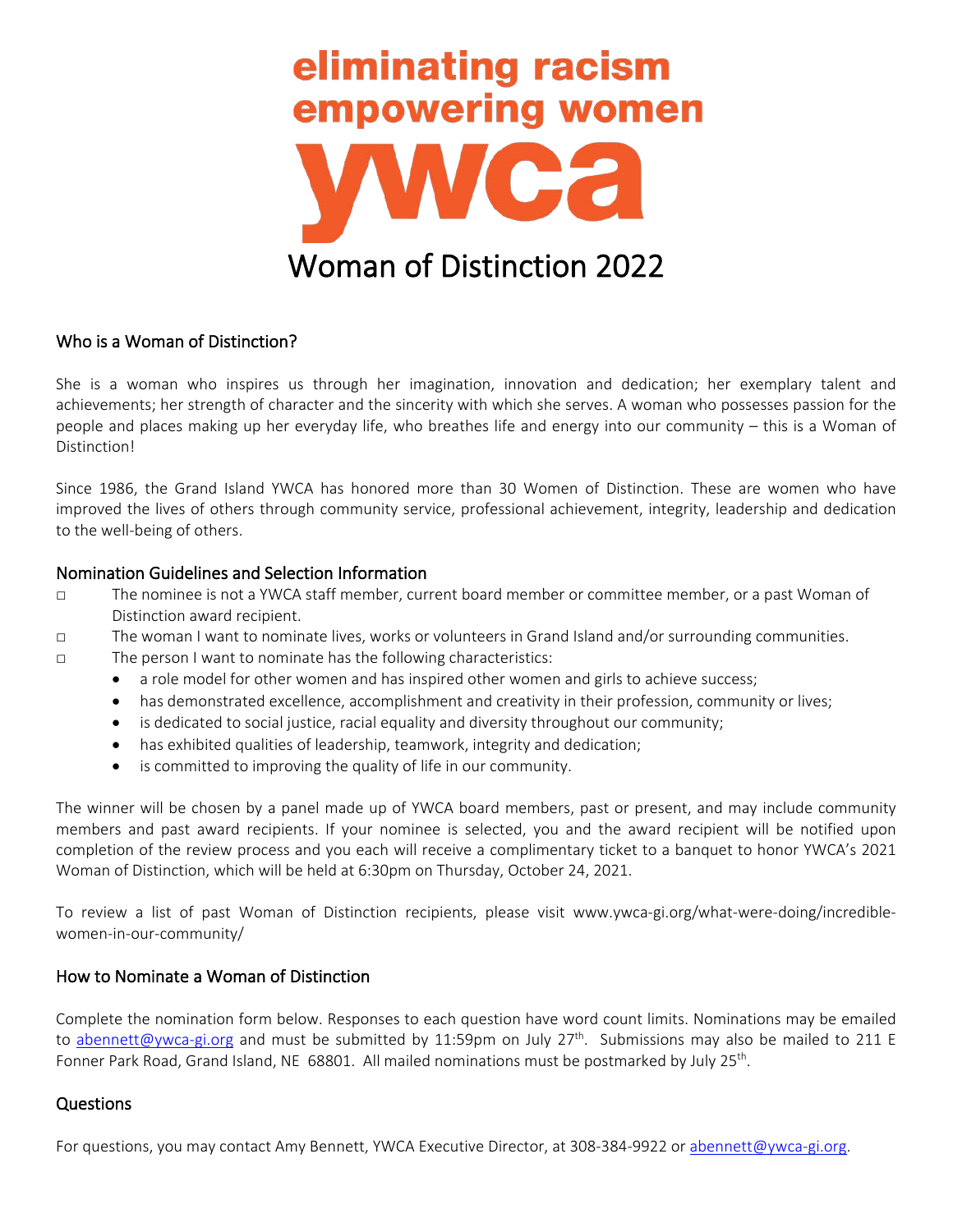

# Woman of Distinction 2022 Nomination Form

## My Contact Information

| <b>Nominee Contact Information</b> |  |  |
|------------------------------------|--|--|
|                                    |  |  |
|                                    |  |  |
|                                    |  |  |
|                                    |  |  |

### Nominee Demographics (optional; decisions will not be based on responses)

| In keeping with the YWCA mission to eliminate racism and empower women, the YWCA ensures that the Woman of                  |  |
|-----------------------------------------------------------------------------------------------------------------------------|--|
| Distinction award recipients reflect the rich diversity of the community. Please help us to achieve this goal by indicating |  |
| the group with which the nominee identifies: (Mark all that apply)                                                          |  |

| $\Box$ American Indian or Alaska Native          | $\Box$ Asian |         | □ Black or African American | □ Latina or Hispanic |
|--------------------------------------------------|--------------|---------|-----------------------------|----------------------|
| $\Box$ Native Hawaiian or Asian Pacific Islander |              | ∩ White | $\sqcap$ Other              |                      |

| Age Range: a under 30 a 30-45 a 46-64 a 65+ |
|---------------------------------------------|
|---------------------------------------------|

#### Why are you nominating this woman?

- 1. Describe your relationship to/with the nominee (limit 100 words):
- 2. Summarize your nominee's accomplishments/awards (limit 150 words):